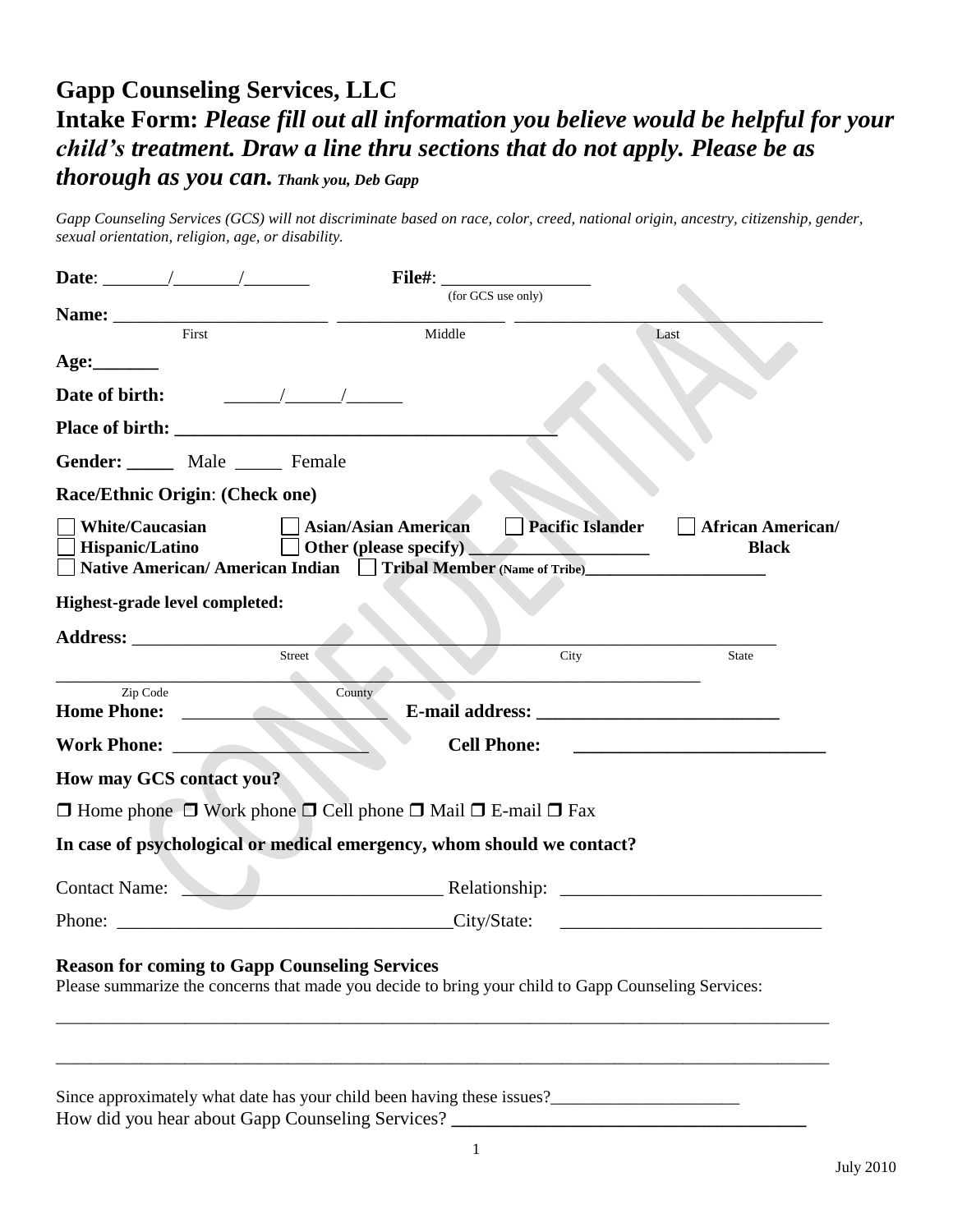Please answer questions in this intake packet on your child's behalf:

### **History of Mental Health Services**

Have you had a psychological assessment in the past?  $\Box$  Yes  $\Box$  No

Are you currently receiving services from a psychiatrist, psychologist, counselor, chemical dependency professional, social worker, pastor, or other mental health practitioner for personal or mental health concerns?  $\Box$  Yes  $\Box$  No

Please indicate all the services you have participated in (currently or in the past) for your own and/or someone else's mental health concerns and/ or alcohol and drug use:

| Age | <b>Type of Treatment</b>                                                               | <b>Name And City/State</b><br><b>Location Of Provider</b> | <b>Length Of Time You</b><br><b>Received Services</b> | Dates of<br><b>Service</b> |
|-----|----------------------------------------------------------------------------------------|-----------------------------------------------------------|-------------------------------------------------------|----------------------------|
|     | Individual or group counseling                                                         |                                                           |                                                       |                            |
|     | <b>Psychological Evaluations</b>                                                       |                                                           |                                                       |                            |
|     | Alcohol or other Drug Assessments                                                      |                                                           |                                                       |                            |
|     | Education or diversion programs for<br>alcohol or other drug use (i.e. DUI<br>classes) |                                                           |                                                       |                            |
|     | <b>Inpatient or Intensive Outpatient</b><br>Treatment for substance abuse              |                                                           |                                                       |                            |
|     | Psychiatric service with a psychiatrist<br>(i.e. medication management)                |                                                           |                                                       |                            |
|     | Psychiatric hospitalization                                                            |                                                           |                                                       |                            |
|     | Self-help or support groups                                                            |                                                           |                                                       |                            |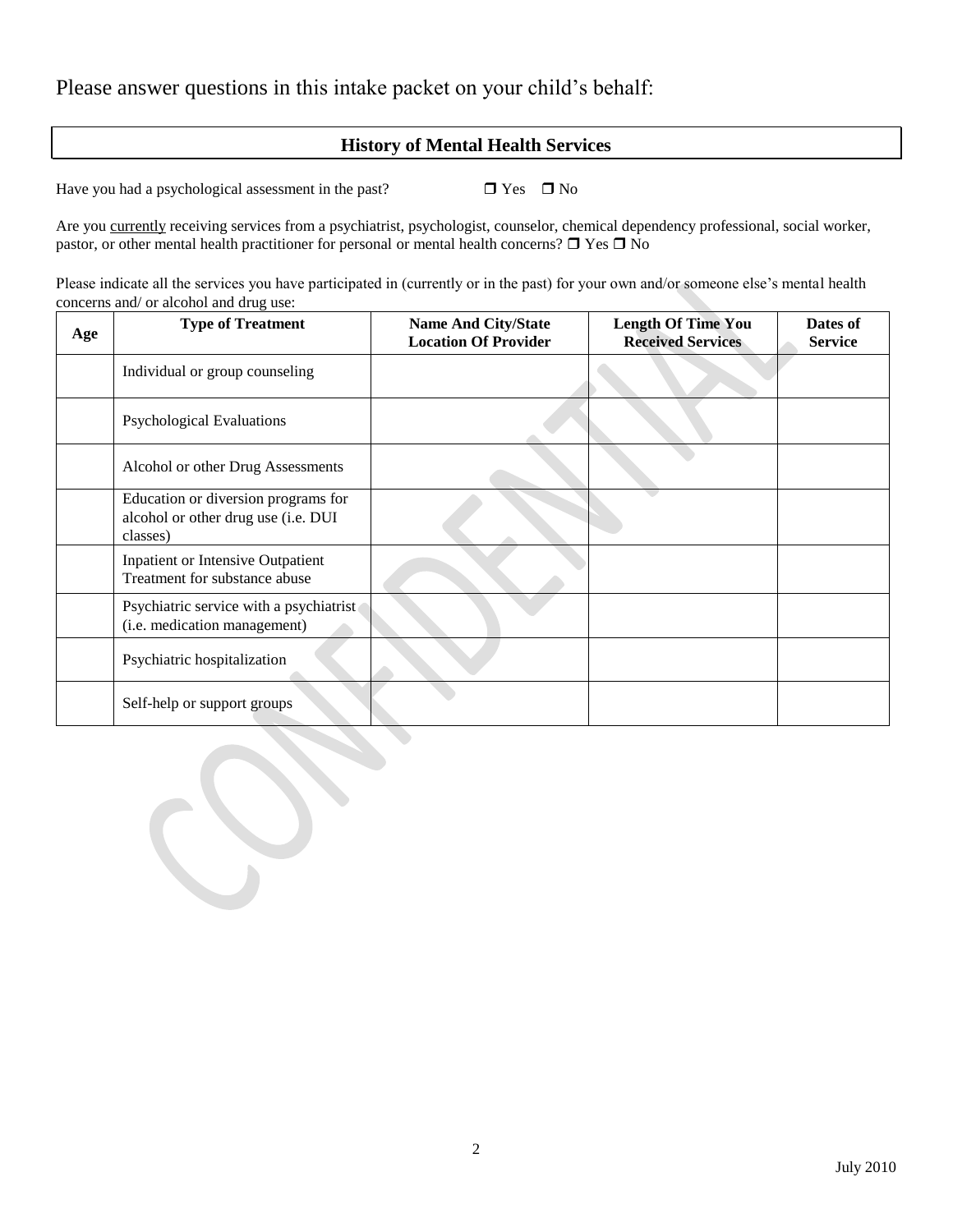| Indicate your (child's) level of concern on all situations that apply.<br>Please check the corresponding box. | <b>CONCERN</b><br>$\mathbf{S}$ | LITTLE<br>CONCERN | MODERATE<br>CONCERN | <b>EXTREME</b><br>CONCERN |
|---------------------------------------------------------------------------------------------------------------|--------------------------------|-------------------|---------------------|---------------------------|
| 1. Insomnia (problems falling or staying sleep, waking early)                                                 |                                |                   |                     |                           |
| 2. Nightmares                                                                                                 |                                |                   |                     |                           |
| 3. Death of someone significant in my life                                                                    |                                |                   |                     |                           |
| 4. Feeling sad, anxious, empty, and crying for no reason                                                      |                                |                   |                     |                           |
| 5. Thought or worries that keep racing around in my head                                                      |                                |                   |                     |                           |
| 6. Fatigue or decreased energy                                                                                |                                |                   |                     |                           |
| 7. Think and speak more slowly than normal                                                                    |                                |                   |                     |                           |
| 8. Have trouble concentrating, remembering, and making decisions                                              |                                |                   |                     |                           |
| 9. Lost interest in things I once enjoyed                                                                     |                                |                   |                     |                           |
| 10. Preoccupied with death and/or suicide                                                                     |                                |                   |                     |                           |
| 11. Feeling helpless, guilty, or worthless                                                                    |                                |                   |                     |                           |
| 12. Hopelessness or pessimistic feelings                                                                      |                                |                   |                     |                           |
| 13. Loss of pleasure in usual activities                                                                      |                                |                   |                     |                           |
| 14. Irritability                                                                                              |                                |                   |                     |                           |
| 15. Persistent thoughts of death                                                                              |                                |                   |                     |                           |
| 16. Trembling, restlessness, rapid heartbeat                                                                  |                                |                   |                     |                           |
| 17. Difficulty paying attention                                                                               |                                |                   |                     |                           |
| 18. More active than normal, and tend to act without thinking                                                 |                                |                   |                     |                           |
| 19. Difficulty with listening and speaking                                                                    |                                |                   |                     |                           |
| 20. Difficulty with reading, writing and spelling                                                             |                                |                   |                     |                           |
| 21. Difficulty doing math calculations                                                                        |                                |                   |                     |                           |
| 22. Extreme distractibility                                                                                   |                                |                   |                     |                           |
| 23. Significant risk-taking                                                                                   |                                |                   |                     |                           |
| 24. Increased energy, activity, rapid talking & thinking, agitation                                           |                                |                   |                     |                           |
| 25. Decreased need for sleep without fatigue                                                                  |                                |                   |                     |                           |
| 26. Unrealistic belief in one's own abilities                                                                 |                                |                   |                     |                           |
| 27. Can't accept no for an answer                                                                             |                                |                   |                     |                           |
| 28. Excessive anger                                                                                           |                                |                   |                     |                           |
| 29. Trouble with major relationship                                                                           |                                |                   |                     |                           |
| 30. Physically hurting siblings                                                                               |                                |                   |                     |                           |
| 31. Feel overwhelmed by life                                                                                  |                                |                   |                     |                           |
| 32. Difficulty managing disappointment                                                                        |                                |                   |                     |                           |
| 33. Bothered by thoughts of insanity                                                                          |                                |                   |                     |                           |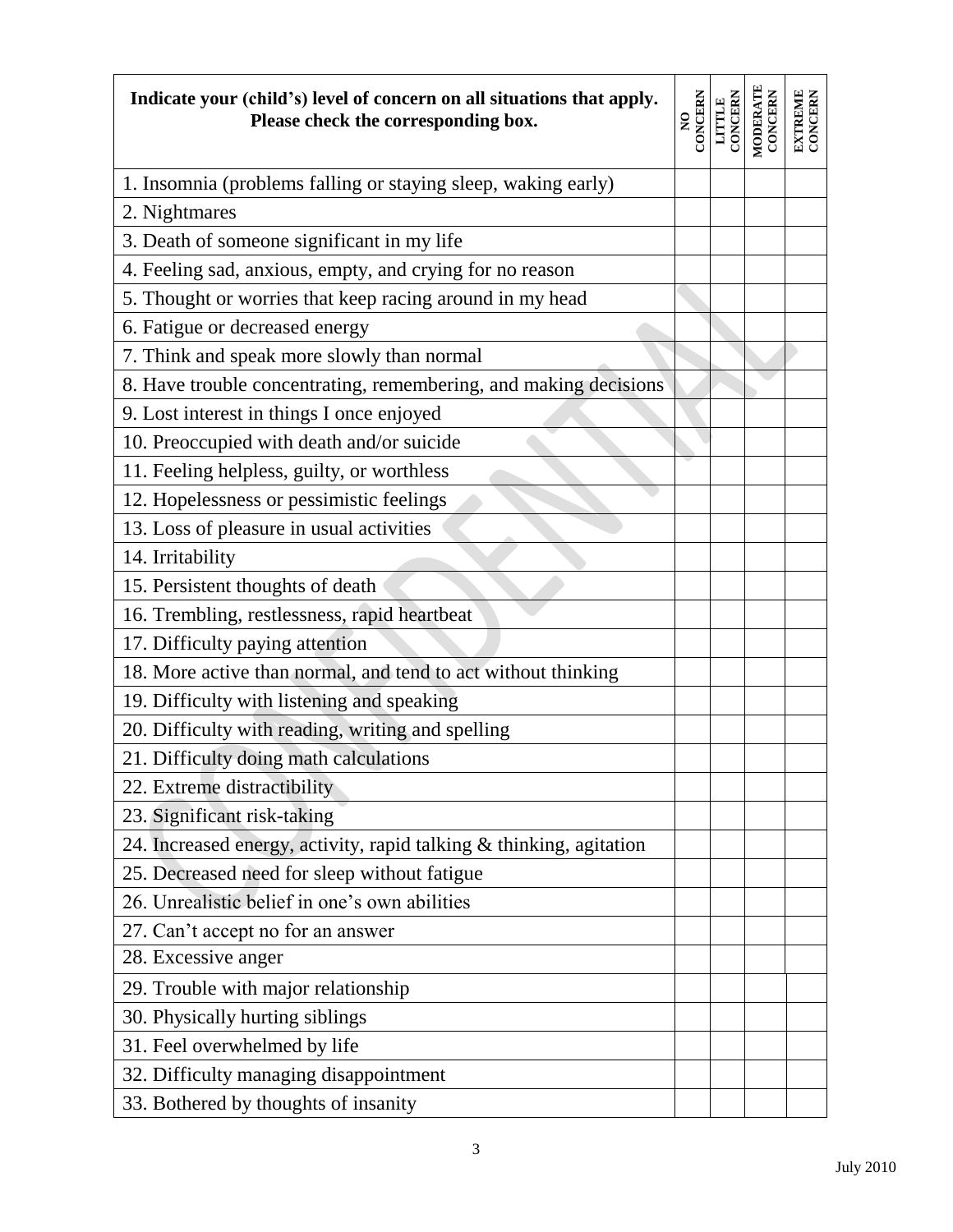| Indicate all of the behaviors that apply to you (your child).<br>Please check the corresponding box.              | <b>CONCERN</b><br>$\tilde{z}$ | LITTLE<br>CONCERN | MODERATE<br>CONCERN | <b>EXTREME</b><br>CONCERN |
|-------------------------------------------------------------------------------------------------------------------|-------------------------------|-------------------|---------------------|---------------------------|
| 34. Thoughts of killing myself                                                                                    |                               |                   |                     |                           |
| 35. Thoughts of self harm/cutting myself                                                                          |                               |                   |                     |                           |
| 36. Hearing voices no one else can hear or see objects or things no                                               |                               |                   |                     |                           |
| one else can see                                                                                                  |                               |                   |                     |                           |
| 37. Nightmares or flashbacks because of a traumatic/terrible event.                                               |                               |                   |                     |                           |
| For example, warfare, gang fights, fire, domestic violence, rape,                                                 |                               |                   |                     |                           |
| incest, car accident, or being shot or stabbed<br>39. Experience any strong feelings? For example, strong concern |                               |                   |                     |                           |
| about heights, animals, dirt, attending social events, being in a                                                 |                               |                   |                     |                           |
| crowd, being alone, being in places where it might be hard to                                                     |                               |                   |                     |                           |
| escape or get help                                                                                                |                               |                   |                     |                           |
| 40. Experienced emotional problems due to sexual interests,                                                       |                               |                   |                     |                           |
| activities, or partners                                                                                           |                               |                   |                     |                           |
| 41. Aggressive urges or impulses that I do not like having                                                        |                               |                   |                     |                           |
| 42. Slow in getting acquainted with people                                                                        |                               |                   |                     |                           |
| 43. Not knowing how to study effectively                                                                          |                               |                   |                     |                           |
| 44. Worried about a member of my family                                                                           |                               |                   |                     |                           |
| 45. Hard to study in living quarters                                                                              |                               |                   |                     |                           |
| 46. Not mixing well with the opposite sex                                                                         |                               |                   |                     |                           |
| 47. Trouble in keeping a conversation going                                                                       |                               |                   |                     |                           |
| 48. Slow in reading                                                                                               |                               |                   |                     |                           |
| 49. Unable to discuss certain problems at home                                                                    |                               |                   |                     |                           |
| 50. Can't forget some mistakes I've made                                                                          |                               |                   |                     |                           |
| 51. Getting into trouble with authorities                                                                         |                               |                   |                     |                           |
| 52. Wondering if I'll find a suitable mate                                                                        |                               |                   |                     |                           |
| 53. Being ill at ease with other people                                                                           |                               |                   |                     |                           |
| 54. Doubting the wisdom of my vocational choice                                                                   |                               |                   |                     |                           |
| 55. Being criticized by my parents                                                                                |                               |                   |                     |                           |
| 56. Not knowing what I really want                                                                                |                               |                   |                     |                           |
| 57. Thinking too much about sex matters                                                                           |                               |                   |                     |                           |
| 58. Wanting more worthwhile discussions with people                                                               |                               |                   |                     |                           |
| 59. Forced to take courses I don't like                                                                           |                               |                   |                     |                           |
| 60. Clash of opinions between me and my parents                                                                   |                               |                   |                     |                           |
| 61. Wanting more chance of self-expression                                                                        |                               |                   |                     |                           |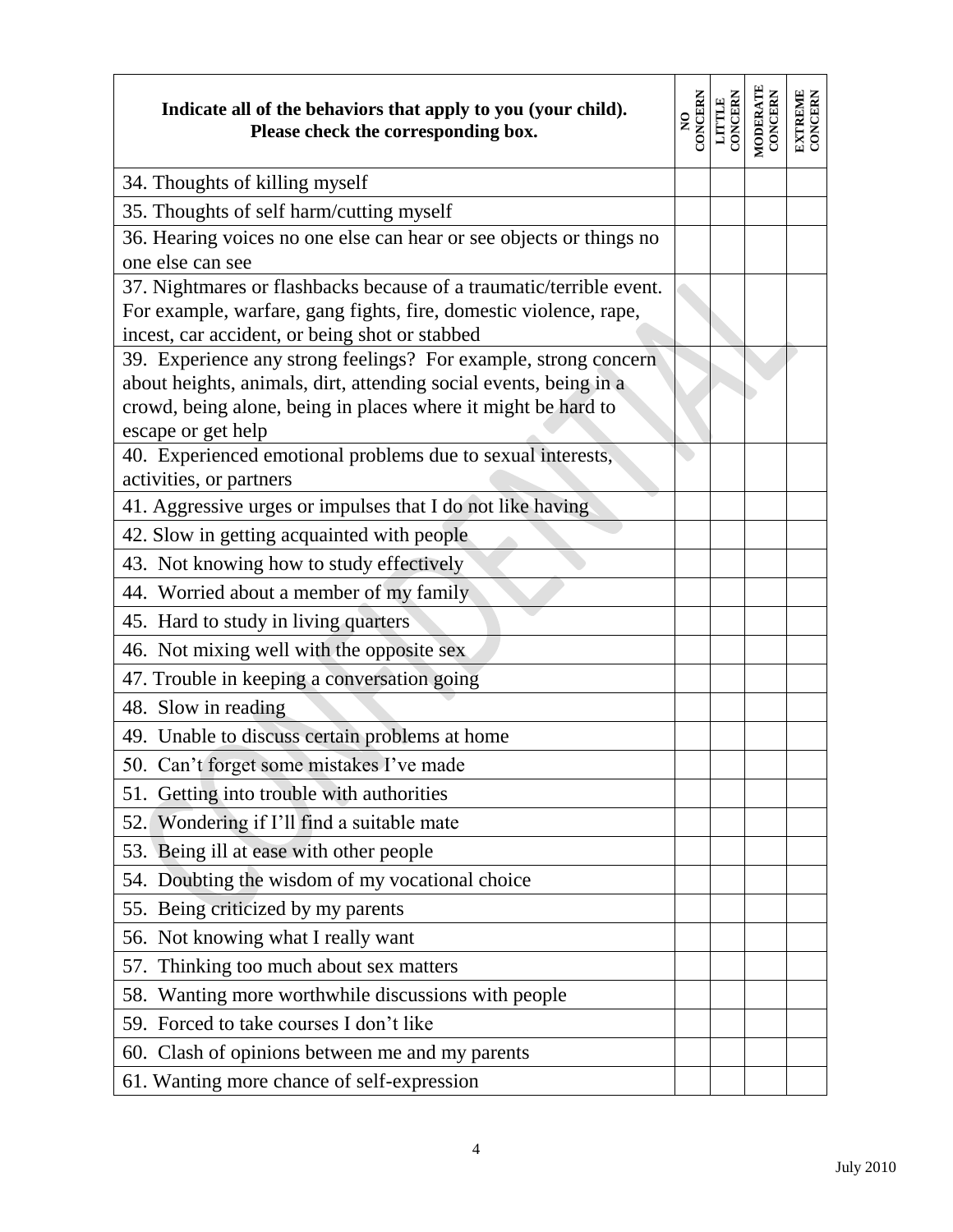| Indicate all of the behaviors that apply to you (your child).<br>Please check the corresponding box. | <b>CONCERN</b><br>$\overline{\mathbf{z}}$ | CONCERN<br><b>LITTLE</b> | MODERATE<br>CONCERN | EXTREME<br>CONCERN |
|------------------------------------------------------------------------------------------------------|-------------------------------------------|--------------------------|---------------------|--------------------|
| 62. Concerns about my use of tobacco, alcohol, or drugs                                              |                                           |                          |                     |                    |
| 63. Concerns about other's use of tobacco, alcohol or drugs                                          |                                           |                          |                     |                    |
| 64. Wanting love and affection                                                                       |                                           |                          |                     |                    |
| 65. Being left out of things                                                                         |                                           |                          |                     |                    |
| 66. Needing to know my vocational abilities                                                          |                                           |                          |                     |                    |
| 67. Confused in some of my religious beliefs                                                         |                                           |                          |                     |                    |
| 68. Afraid to speak up in class discussions                                                          |                                           |                          |                     |                    |
| 69. Not reaching the goals I've set for myself                                                       |                                           |                          |                     |                    |
| 70. Too little social life                                                                           |                                           |                          |                     |                    |
| 71. Purpose in going to college not clear                                                            |                                           |                          |                     |                    |
| 72. Disliking financial dependence on others                                                         |                                           |                          |                     |                    |
| 73. Feelings of being "pushed around"                                                                |                                           |                          |                     |                    |
| 74. Speaking or acting without thinking                                                              |                                           |                          |                     |                    |
| 75. Finding it hard to talk about my troubles                                                        |                                           |                          |                     |                    |
| 76. Wanting a more pleasing personality                                                              |                                           |                          |                     |                    |
| 77. Fearing failure in college                                                                       |                                           |                          |                     |                    |
| 78. Financial problems                                                                               |                                           |                          |                     |                    |
| 79. Being timid or shy                                                                               |                                           |                          |                     |                    |
| 80. Not knowing where I belong in the world                                                          |                                           |                          |                     |                    |
| 81. Lacking self-control                                                                             |                                           |                          |                     |                    |
| 82. Not being the kind of person I should be                                                         |                                           |                          |                     |                    |
| 83. Family problems                                                                                  |                                           |                          |                     |                    |

| No risk |  |  | moderate suicidal thoughts |  | severe risk |
|---------|--|--|----------------------------|--|-------------|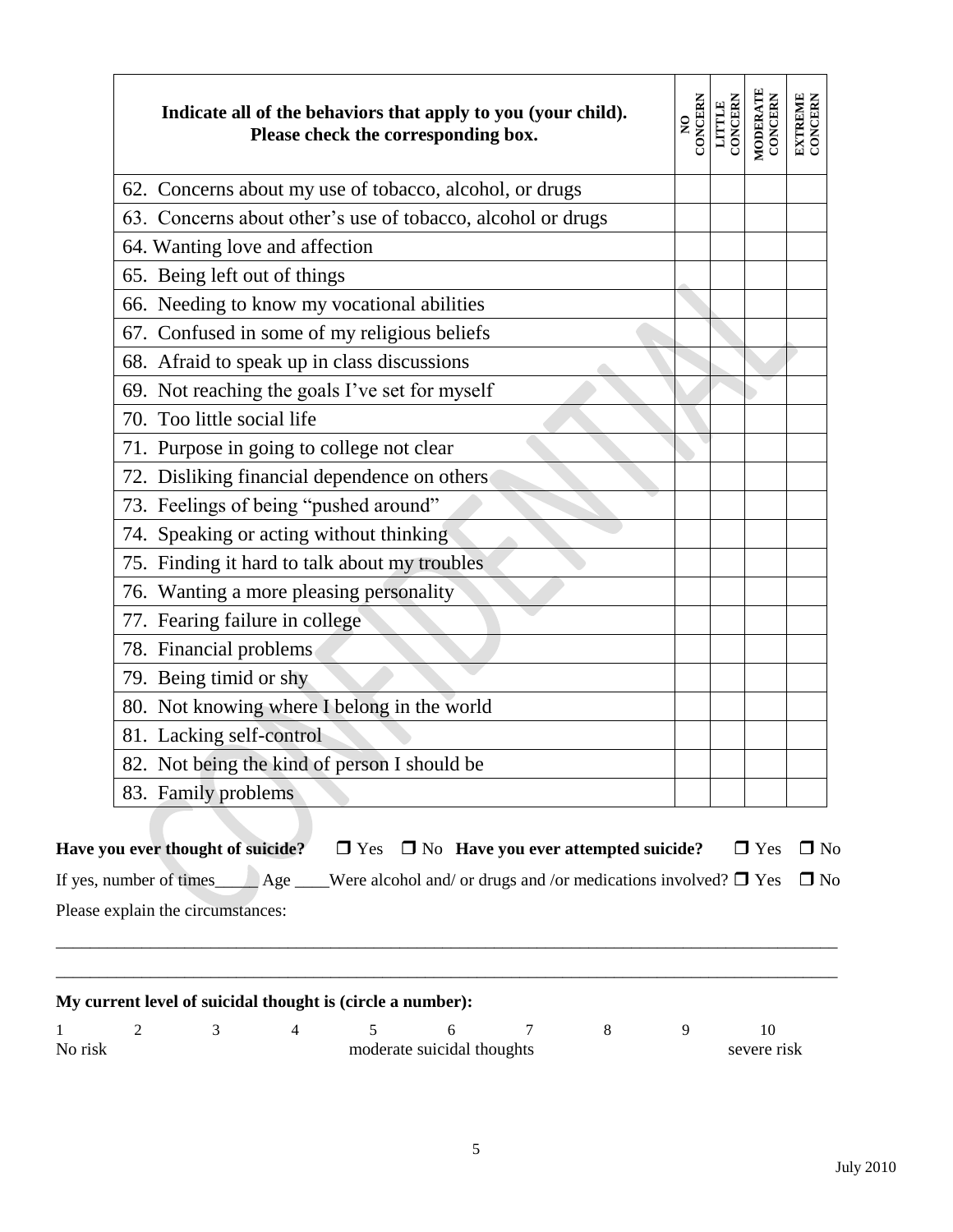| Has a family member/friend/significant other attempted or committed suicide?                                                                                                                              | $\Box$ Yes $\Box$ No               |                       |             |                         |  |  |  |  |  |
|-----------------------------------------------------------------------------------------------------------------------------------------------------------------------------------------------------------|------------------------------------|-----------------------|-------------|-------------------------|--|--|--|--|--|
|                                                                                                                                                                                                           |                                    |                       |             |                         |  |  |  |  |  |
| Have you had aggressive thoughts of hurting others in the past? $\Box$ Yes $\Box$ No                                                                                                                      |                                    |                       |             |                         |  |  |  |  |  |
|                                                                                                                                                                                                           |                                    |                       |             |                         |  |  |  |  |  |
| My current level of aggressive thoughts of hurting others is (circle a number):                                                                                                                           |                                    |                       |             |                         |  |  |  |  |  |
| 2<br>3<br>$\overline{4}$<br>No risk                                                                                                                                                                       | 5<br>6<br>some aggressive thoughts | 7                     | 8           | 10<br>9<br>severe risk  |  |  |  |  |  |
|                                                                                                                                                                                                           | MEDICAL/PHYSICAL INFORMATION       |                       |             |                         |  |  |  |  |  |
| Do you consider your health to be:                                                                                                                                                                        | $\Box$ Excellent                   | $\Box$ Good           | $\Box$ Fair | $\Box$ Poor             |  |  |  |  |  |
| Are you currently pregnant?                                                                                                                                                                               | $\Box$ Yes                         | $\Box$ No             | Don't know  |                         |  |  |  |  |  |
| <b>Past Pregnancies?</b>                                                                                                                                                                                  | $\Box$ Yes                         | $\Box$ No             |             |                         |  |  |  |  |  |
|                                                                                                                                                                                                           |                                    | Your current height _ |             |                         |  |  |  |  |  |
| or other health practitioner? $\square$ Yes<br>Where (or with whom):                                                                                                                                      | $\square$ No                       |                       |             |                         |  |  |  |  |  |
| Do you have any physical disabilities? $\Box$ Yes $\Box$ No If yes, please specify:                                                                                                                       |                                    |                       |             |                         |  |  |  |  |  |
| Have you had any significant illnesses or injuries now or in the past?<br>Age of illness of injury                                                                                                        | Type of illness of injury          |                       |             | $\Box$ Yes<br>$\Box$ No |  |  |  |  |  |
| Are you currently taking any prescribed medications for medical conditions or psychotropic medications<br>for mental health concerns?<br>$\blacksquare$ Yes<br>Name of medication and why do you take it: | $\Box$ No                          |                       | Dosage:     |                         |  |  |  |  |  |
|                                                                                                                                                                                                           |                                    |                       |             |                         |  |  |  |  |  |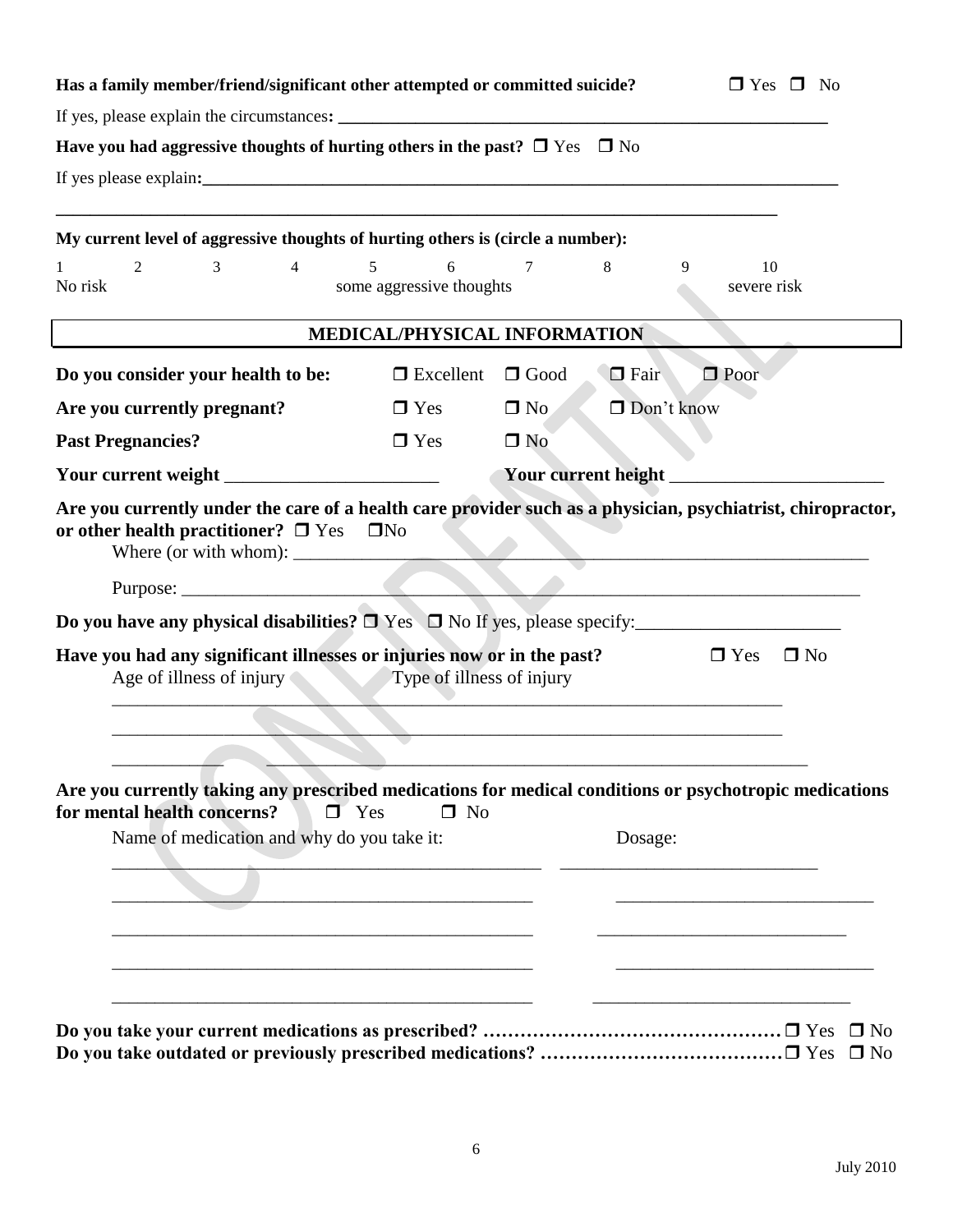## Are you covered under a health insurance plan?  $\Box$  Yes  $\Box$  No

If yes, please indicate name of health insurance provider: \_\_\_\_\_\_\_\_\_\_\_\_\_\_\_\_\_\_\_\_\_

#### **Please indicate which of the following you have now or have had in the past:**

|                                                                                                                                                                                                                                                                                                                                                                                                                                                         | Never | One time | Occasional | Recurrent |                           |                                        | Never                               | One Time | Occasional | Recurrent |
|---------------------------------------------------------------------------------------------------------------------------------------------------------------------------------------------------------------------------------------------------------------------------------------------------------------------------------------------------------------------------------------------------------------------------------------------------------|-------|----------|------------|-----------|---------------------------|----------------------------------------|-------------------------------------|----------|------------|-----------|
| Headaches                                                                                                                                                                                                                                                                                                                                                                                                                                               |       |          |            |           | Malnutrition              |                                        |                                     |          |            |           |
| Earaches                                                                                                                                                                                                                                                                                                                                                                                                                                                |       |          |            |           | Hepatitis                 |                                        |                                     |          |            |           |
| <b>Respiratory Problems</b>                                                                                                                                                                                                                                                                                                                                                                                                                             |       |          |            |           | Seizures                  |                                        |                                     |          |            |           |
| STDs (Sexually Transmitted Diseases)                                                                                                                                                                                                                                                                                                                                                                                                                    |       |          |            |           | Hypoglycemia              |                                        |                                     |          |            |           |
| Cirrhosis or other liver problems                                                                                                                                                                                                                                                                                                                                                                                                                       |       |          |            |           | <b>Diabetes</b>           |                                        |                                     |          |            |           |
| Do you have any allergies? $\Box$ Yes $\Box$ No<br>If yes, to what are you allergic?<br>$\Box$ Milk/Dairy<br>$\Box$ Soy<br>$\Box$ Pollen<br>$\Box$ Latex<br>$\Box$ Dog/cat dander<br>$\Box$ Shellfish<br>$\Box$ Wheat<br>$\Box$ Mold<br>$\Box$ Airborne<br>$\Box$ Medication<br>$\Box$ Corn<br>$\Box$ Nuts/Peanuts<br>$\Box$ Dust<br>$\Box$ Other                                                                                                       |       |          |            |           |                           |                                        |                                     |          |            |           |
| Have you experienced weight fluctuations in the past year?                                                                                                                                                                                                                                                                                                                                                                                              |       |          |            |           | $\Box$ Yes $\Box$ No      |                                        |                                     |          |            |           |
| In regards to food or to control your weight, have you ever:<br>$\Box$ stopped eating/hardly ate at all<br>$\Box$ binged<br>$\Box$ purged (vomit)<br>$\Box$ dieted<br>$\Box$ used laxatives<br>$\Box$ thought about food frequently<br>D been on diet plans (i.e. Weight Watchers, Nutri-System)<br>$\Box$ exercised excessively<br>$\Box$ used herbal or other weight control products to control weight (i.e. Hydroxy Cut)<br>$\Box$ loss of appetite |       |          |            |           |                           |                                        |                                     |          |            |           |
|                                                                                                                                                                                                                                                                                                                                                                                                                                                         |       |          |            |           | <b>TB Risk Assessment</b> |                                        |                                     |          |            |           |
| Have you experienced any of the following in the last 3 months?                                                                                                                                                                                                                                                                                                                                                                                         |       |          |            |           |                           |                                        |                                     |          |            |           |
| 1. An <b>unexplained</b> cough lasting 2-3 weeks that produces sputum such as:<br>(Green, Yellow, White-Creamy, Clear, Blood-tinged, Dark red blood, Bright red blood)<br><b>Unexplained</b> night sweats<br>2.<br>3. <b>Unexplained</b> fevers                                                                                                                                                                                                         |       |          |            |           |                           | $\Box$ Yes<br>$\Box$ Yes<br>$\Box$ Yes | $\Box$ No<br>$\Box$ No<br>$\Box$ No |          |            |           |

4. **Unexplained** weight loss  $\Box$  Yes  $\Box$  No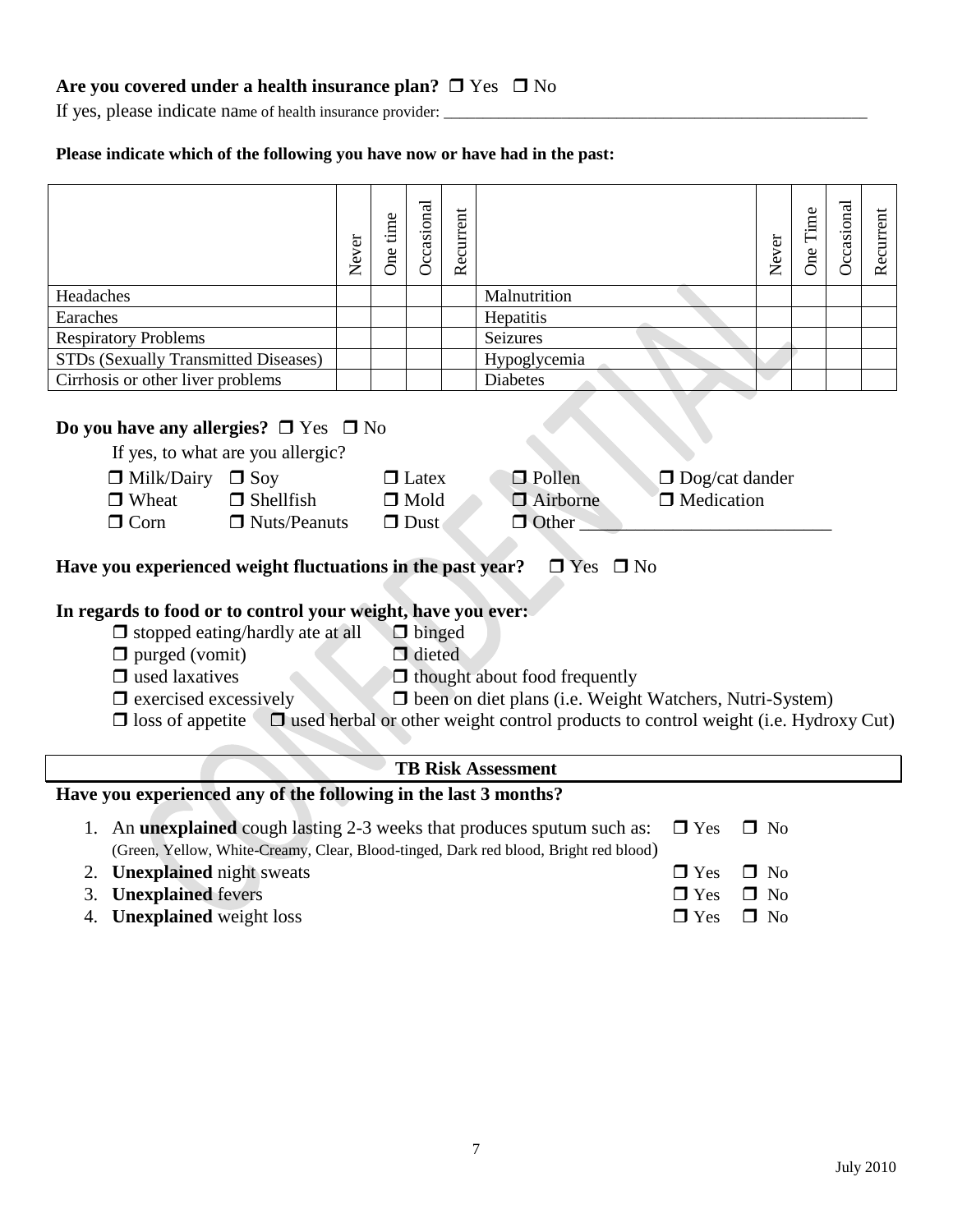# **EDUCATIONAL**

**Please list all of your educational experiences.**

| Name of SCHOOL                       |                                                                                                                                                                                                                                                         | Last grade<br>completed | How were your<br>grades? (Poor,<br>Fair, Good, or<br>Excellent) | Did you have any<br>behavior related<br>problems in school? | Did you have any<br>learning or<br>academic<br>problems? |
|--------------------------------------|---------------------------------------------------------------------------------------------------------------------------------------------------------------------------------------------------------------------------------------------------------|-------------------------|-----------------------------------------------------------------|-------------------------------------------------------------|----------------------------------------------------------|
| <b>Elementary School</b>             |                                                                                                                                                                                                                                                         |                         |                                                                 |                                                             |                                                          |
| Middle School                        |                                                                                                                                                                                                                                                         |                         |                                                                 |                                                             |                                                          |
|                                      | <b>Do you have a learning disability?</b> $\Box$ Yes $\Box$ No $\Box$ Think I do, but never diagnosed                                                                                                                                                   |                         |                                                                 |                                                             |                                                          |
|                                      | If yes, what types? $\Box$ Reading $\Box$ Writing $\Box$ Math $\Box$ Attention $\Box$ Other                                                                                                                                                             |                         |                                                                 |                                                             |                                                          |
| performance?<br>$\Box$ Yes $\Box$ No | Did/has your use of alcohol/other drugs kept you from going to school, or negatively affected your academic                                                                                                                                             |                         |                                                                 |                                                             |                                                          |
|                                      | Have personal or mental health concerns or the medications prescribed to treat them, kept you from going to<br>school, or negatively affected your academic performance? $\Box$ Yes $\Box$ No<br>If yes, how many times? ______ If yes, please explain: | <b>LEGAL</b>            |                                                                 |                                                             |                                                          |
| Please explain:                      | Have you ever been arrested or had police intervention for your behavior? $\Box$ Yes $\Box$ No<br>Were these charges related to personal or mental health concerns? $\Box$ Yes $\Box$ No                                                                |                         |                                                                 |                                                             |                                                          |
| Date $(dd/mm/yy)$ :<br>1.<br>2.      | Offense:                                                                                                                                                                                                                                                |                         |                                                                 |                                                             |                                                          |
|                                      |                                                                                                                                                                                                                                                         |                         |                                                                 |                                                             |                                                          |
|                                      |                                                                                                                                                                                                                                                         | <b>SOCIAL</b>           |                                                                 |                                                             |                                                          |
| Number in household: _______         |                                                                                                                                                                                                                                                         |                         |                                                                 |                                                             |                                                          |
| Do you live:                         | $\Box$ with a foster family/legal guardian<br>with relative(s)<br>⊔                                                                                                                                                                                     |                         | $\Box$ with parent(s)                                           |                                                             | $\Box$ with unrelated person(s)                          |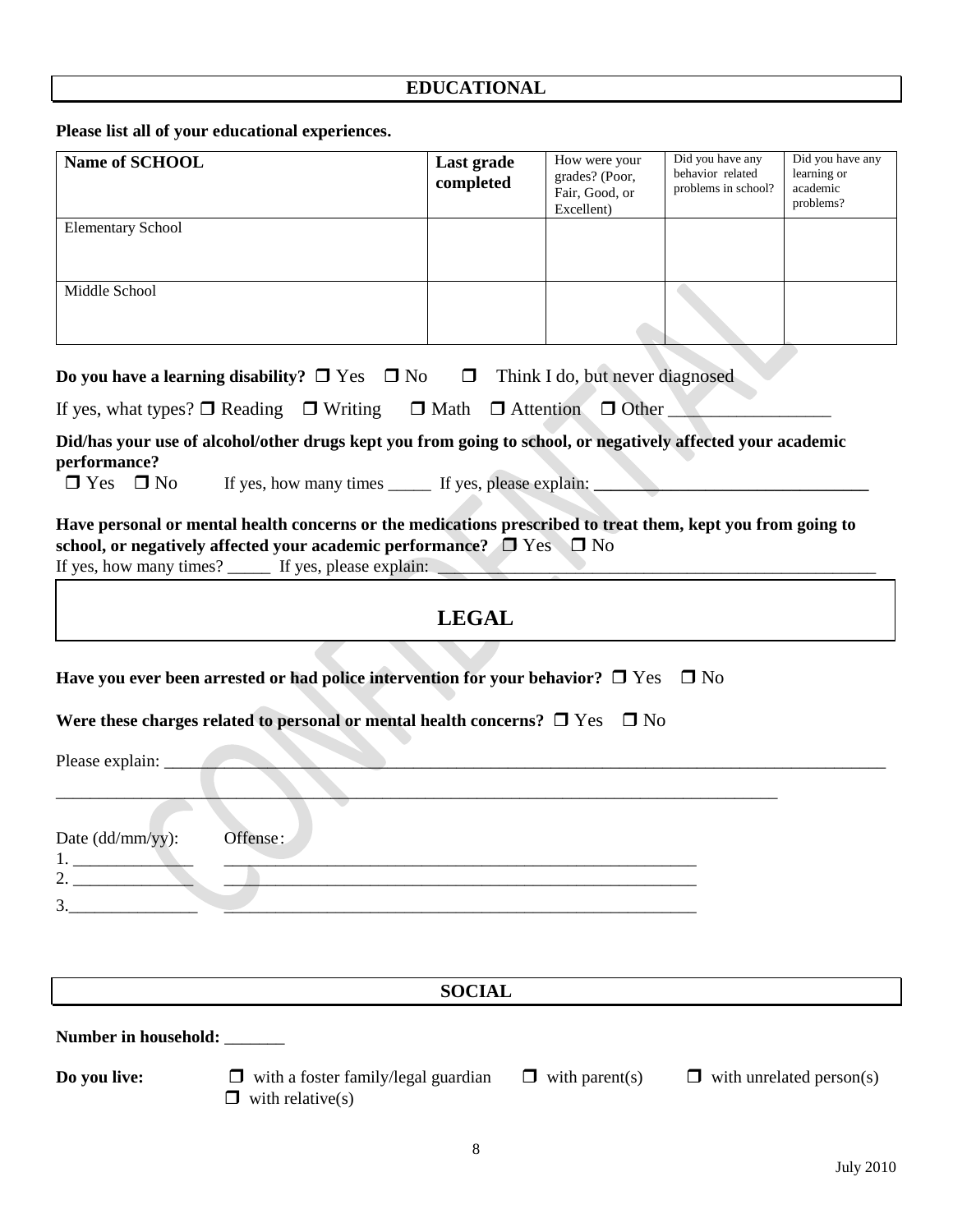**Do you consider yourself to have:**  $\Box$  many,  $\Box$  few, or  $\Box$  very few acquaintances?

**In what activities, community, or civic organizations do you participate?** 

**What kind of hobbies, interests, social activities, or activities do you like to do**?

**Do your personal concerns have a negative effect on your relationships or your social life?**  $\Box$  Yes  $\Box$  No If yes, please describe:\_\_\_\_\_\_\_\_\_\_\_\_\_\_\_\_\_\_\_\_\_\_\_\_\_\_\_\_\_\_\_\_\_\_\_\_\_\_\_\_\_\_\_\_\_\_\_\_\_\_\_\_\_\_\_\_\_\_\_\_\_\_\_\_\_\_\_\_\_\_\_

\_\_\_\_\_\_\_\_\_\_\_\_\_\_\_\_\_\_\_\_\_\_\_\_\_\_\_\_\_\_\_\_\_\_\_\_\_\_\_\_\_\_\_\_\_\_\_\_\_\_\_\_\_\_\_\_\_\_\_\_\_\_\_\_\_\_\_\_\_\_\_\_\_\_\_\_\_\_\_\_\_\_\_\_\_\_\_\_ \_\_\_\_\_\_\_\_\_\_\_\_\_\_\_\_\_\_\_\_\_\_\_\_\_\_\_\_\_\_\_\_\_\_\_\_\_\_\_\_\_\_\_\_\_\_\_\_\_\_\_\_\_\_\_\_\_\_\_\_\_\_\_\_\_\_\_\_\_\_\_\_\_\_\_\_\_\_\_\_\_\_\_\_\_\_\_\_

**\_\_\_\_\_\_\_\_\_\_\_\_\_\_\_\_\_\_\_\_\_\_\_\_\_\_\_\_\_\_\_\_\_\_\_\_\_\_\_\_\_\_\_\_\_\_\_\_\_\_\_\_\_\_\_\_\_\_\_\_\_\_\_\_\_\_\_\_\_\_\_\_\_\_\_\_\_\_\_\_\_\_\_\_\_\_\_\_**

\_\_\_\_\_\_\_\_\_\_\_\_\_\_\_\_\_\_\_\_\_\_\_\_\_\_\_\_\_\_\_\_\_\_\_\_\_\_\_\_\_\_\_\_\_\_\_\_\_\_\_\_\_\_\_\_\_\_\_\_\_\_\_\_\_\_\_\_\_\_\_\_\_\_\_\_\_\_\_\_\_\_\_\_\_\_\_\_

 $\mathcal{L}_\mathcal{L} = \mathcal{L}_\mathcal{L} = \mathcal{L}_\mathcal{L} = \mathcal{L}_\mathcal{L} = \mathcal{L}_\mathcal{L} = \mathcal{L}_\mathcal{L} = \mathcal{L}_\mathcal{L} = \mathcal{L}_\mathcal{L} = \mathcal{L}_\mathcal{L} = \mathcal{L}_\mathcal{L} = \mathcal{L}_\mathcal{L} = \mathcal{L}_\mathcal{L} = \mathcal{L}_\mathcal{L} = \mathcal{L}_\mathcal{L} = \mathcal{L}_\mathcal{L} = \mathcal{L}_\mathcal{L} = \mathcal{L}_\mathcal{L}$ 

 $\mathcal{L} = \{ \mathcal{L} \mid \mathcal{L} \mid \mathcal{L} \mid \mathcal{L} \mid \mathcal{L} \mid \mathcal{L} \mid \mathcal{L} \mid \mathcal{L} \mid \mathcal{L} \mid \mathcal{L} \mid \mathcal{L} \mid \mathcal{L} \mid \mathcal{L} \mid \mathcal{L} \mid \mathcal{L} \mid \mathcal{L} \mid \mathcal{L} \mid \mathcal{L} \mid \mathcal{L} \mid \mathcal{L} \mid \mathcal{L} \mid \mathcal{L} \mid \mathcal{L} \mid \mathcal{L} \mid \mathcal{L} \mid \mathcal{L} \mid \mathcal$ 

**FAMILY INFORMATION**

**Please provide the following information regarding your family, i.e., you as the parents, step-parents, and info re: your child's brothers, sisters, step-siblings, etc.** 

| Relationship | Name | Age | Occupation | Education | Single | Married | Divorced | Widowed | Deceased |
|--------------|------|-----|------------|-----------|--------|---------|----------|---------|----------|
|              |      |     |            |           |        |         |          |         |          |
|              |      |     |            |           |        |         |          |         |          |
|              |      |     |            |           |        |         |          |         |          |
|              |      |     |            |           |        |         |          |         |          |
|              |      |     |            |           |        |         |          |         |          |
|              |      |     |            |           |        |         |          |         |          |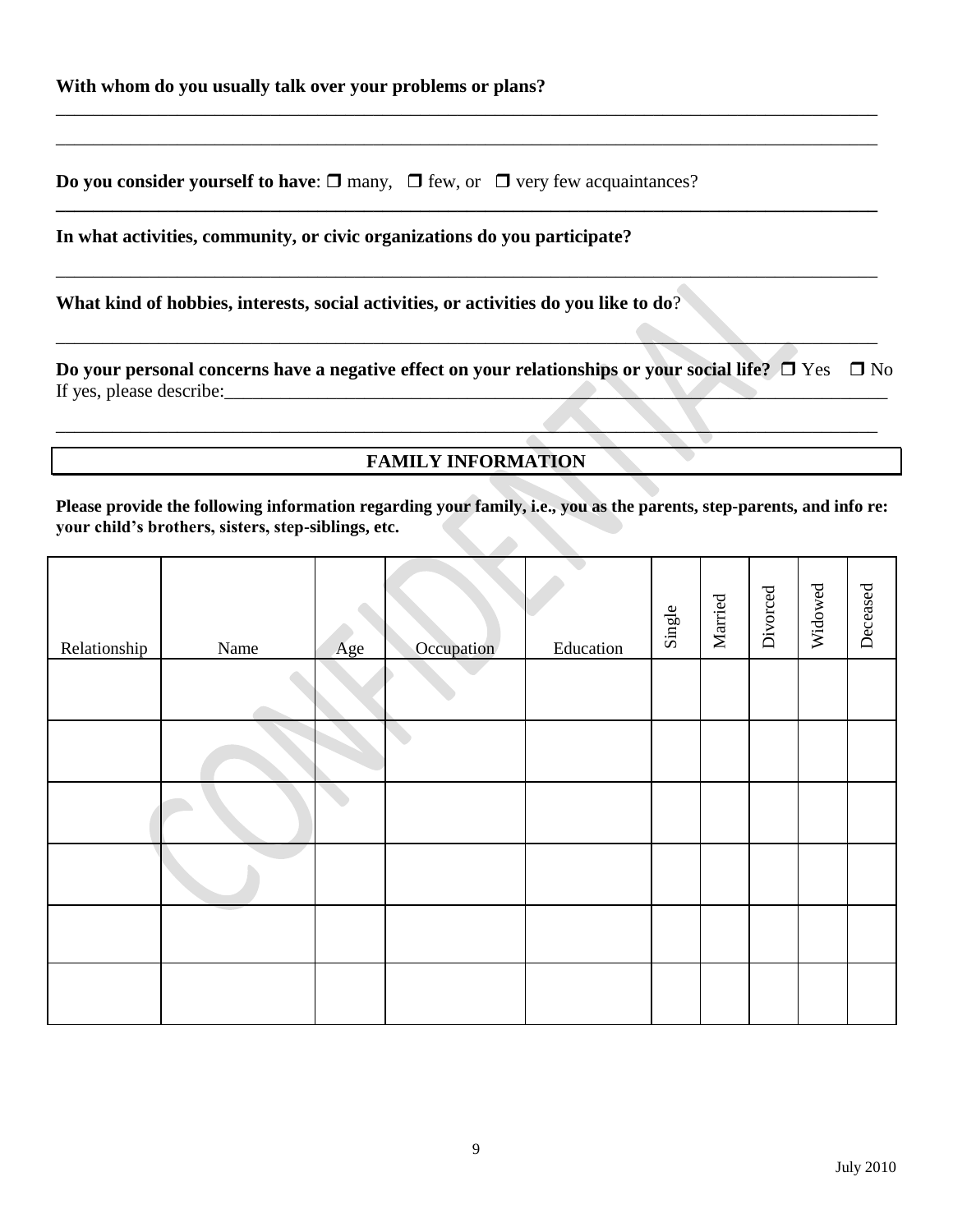#### **Check all that describe your immediate family/family of origin/home environment:**

| $\Box$ Flexible                                                                                                                                                                                                                      | $\Box$ Rigid                                                                        | □Relaxed atmosphere               | <b>T</b> ense atmosphere          |
|--------------------------------------------------------------------------------------------------------------------------------------------------------------------------------------------------------------------------------------|-------------------------------------------------------------------------------------|-----------------------------------|-----------------------------------|
| $\Box$ Open system                                                                                                                                                                                                                   | $\Box$ Closed system                                                                | $\Box$ Fun, joy, playful          | $\Box$ Grim, serious              |
|                                                                                                                                                                                                                                      | $\Box$ Individuality encouraged $\Box$ Conformity encouraged $\Box$ Intimacy sought |                                   | $\Box$ Intimacy avoided           |
| $\Box$ Feelings expressed                                                                                                                                                                                                            | $\Box$ Feelings constricted                                                         | $\Box$ Autocratic decision-making | $\Box$ Democratic decision-making |
| <b>The Set of Separate Set of Set of Set of Set of Set of Set of Set of Set of Set of Set of Set of Set of Set of Set of Set of Set of Set of Set of Set of Set of Set of Set of Set of Set of Set of Set of Set of Set of Set o</b> |                                                                                     | $\Box$ Respected                  |                                   |

Balance of focus on feelings, behavior and performance

#### **If there is a family history of mental health problems and/or a significant alcohol, drug or gambling problem, abuse, or addiction, please check all that apply:**

| Family<br>Member $\rightarrow$<br>Condition $\blacklozenge$ | Maternal<br>Grandmother | Maternal<br>Grandfather | Paternal<br>Grandmother | Paternal<br>Grandfather | Child's<br>Mother | Child's<br>Father | $\overline{\phantom{a}}$<br>Any<br>Bio-<br><b>Brother</b> | Any<br>Bio-<br>Sister | Any<br>Bio-<br>Aunts | Any<br>Bio-<br>Uncles |
|-------------------------------------------------------------|-------------------------|-------------------------|-------------------------|-------------------------|-------------------|-------------------|-----------------------------------------------------------|-----------------------|----------------------|-----------------------|
| Anger                                                       |                         |                         |                         |                         |                   |                   |                                                           |                       |                      |                       |
| Anxiety                                                     |                         |                         |                         |                         | △                 |                   |                                                           |                       |                      |                       |
| Depression                                                  |                         |                         |                         |                         |                   |                   |                                                           |                       |                      |                       |
| Major<br>Depression                                         |                         |                         |                         |                         |                   |                   |                                                           |                       |                      |                       |
| Sleep Problems                                              |                         |                         |                         |                         |                   |                   |                                                           |                       |                      |                       |
| Thought<br>problems                                         |                         |                         |                         |                         |                   |                   |                                                           |                       |                      |                       |
| Schizophrenia                                               |                         |                         |                         |                         |                   |                   |                                                           |                       |                      |                       |
| Bipolar<br>Disorder                                         |                         |                         |                         |                         |                   |                   |                                                           |                       |                      |                       |
| Self-harm                                                   |                         |                         |                         |                         |                   |                   |                                                           |                       |                      |                       |
| Eating<br>Disorders                                         |                         |                         |                         |                         |                   |                   |                                                           |                       |                      |                       |
| Physical Abuse                                              |                         |                         |                         |                         |                   |                   |                                                           |                       |                      |                       |
| Sexual Abuse                                                |                         |                         |                         |                         |                   |                   |                                                           |                       |                      |                       |
| Emotional<br>$\,$ Abuse                                     |                         |                         |                         |                         |                   |                   |                                                           |                       |                      |                       |
| Domestic<br>Violence                                        |                         |                         |                         |                         |                   |                   |                                                           |                       |                      |                       |
| Gambling<br>Problems                                        |                         |                         |                         |                         |                   |                   |                                                           |                       |                      |                       |
| Alcohol<br>Problems                                         |                         |                         |                         |                         |                   |                   |                                                           |                       |                      |                       |
| Drug Problems                                               |                         |                         |                         |                         |                   |                   |                                                           |                       |                      |                       |

**Were any of the above conditions treated with medications, counseling, psychiatric services, hospitalization, substance abuse treatment (others), or not at all? Please explain:**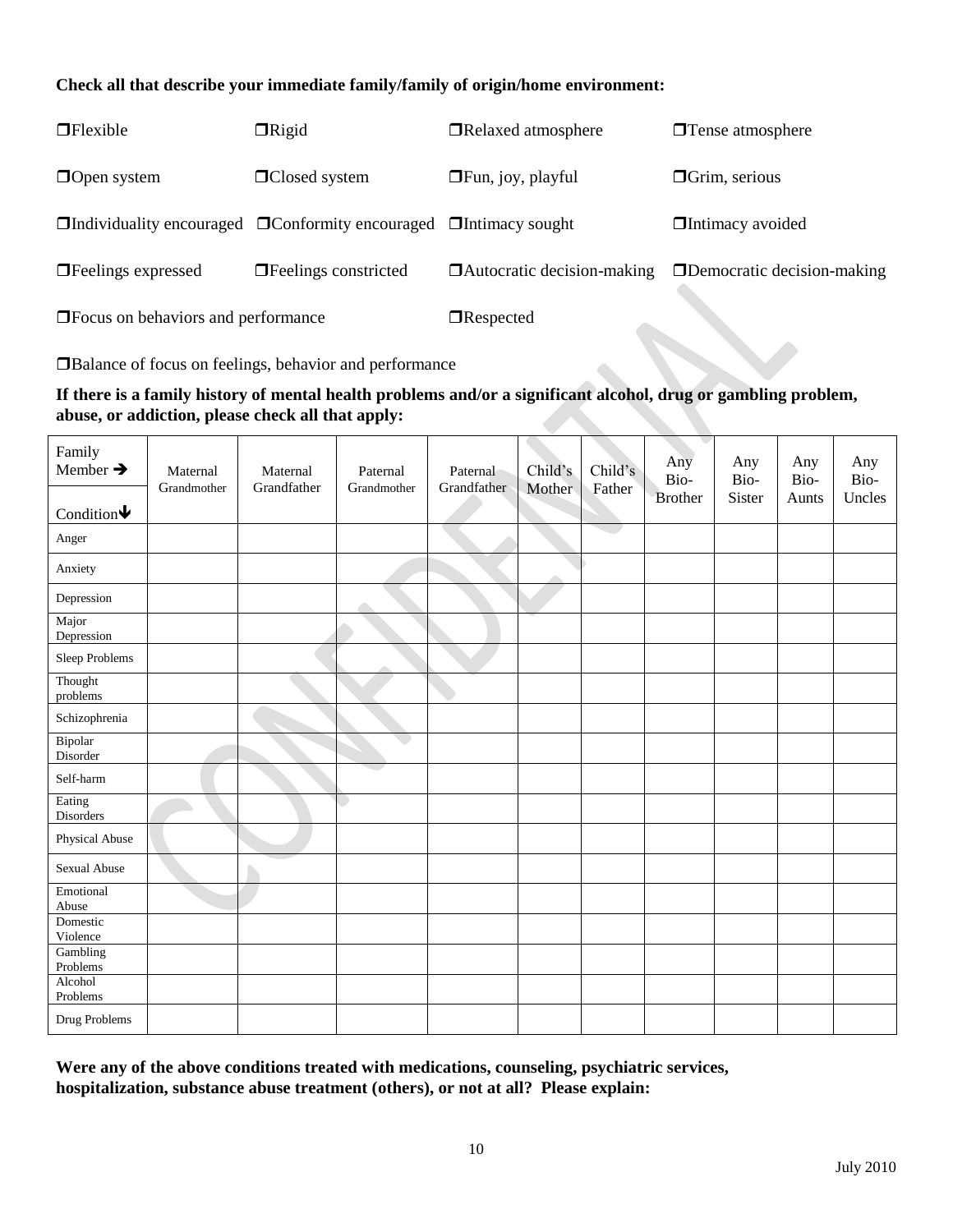## **SPIRITUAL BELIEFS**

\_\_\_\_\_\_\_\_\_\_\_\_\_\_\_\_\_\_\_\_\_\_\_\_\_\_\_\_\_\_\_\_\_\_\_\_\_\_\_\_\_\_\_\_\_\_\_\_\_\_\_\_\_\_\_\_\_\_\_\_\_\_\_\_\_\_\_\_\_\_\_\_\_\_\_\_\_\_\_\_\_\_\_\_\_\_\_\_\_\_\_\_\_\_\_\_\_

\_\_\_\_\_\_\_\_\_\_\_\_\_\_\_\_\_\_\_\_\_\_\_\_\_\_\_\_\_\_\_\_\_\_\_\_\_\_\_\_\_\_\_\_\_\_\_\_\_\_\_\_\_\_\_\_\_\_\_\_\_\_\_\_\_\_\_\_\_\_\_\_\_\_\_\_\_\_\_\_\_\_\_\_\_\_\_\_\_

**Describe your spiritual beliefs:**

**To what, if any, church, religious organization, movement, or group do you belong?**

\_\_\_\_\_\_\_\_\_\_\_\_\_\_\_\_\_\_\_\_\_\_\_\_\_\_\_\_\_\_\_\_\_\_\_\_\_\_\_\_\_\_\_\_\_\_\_\_\_\_\_\_\_\_\_\_\_\_\_\_\_\_\_\_\_\_\_\_\_\_\_\_\_\_\_\_\_\_\_

**To what degree do you participate in your spiritual beliefs? \_\_\_\_\_\_\_\_\_**\_\_\_\_\_\_\_\_\_\_\_\_\_\_\_\_\_\_\_\_\_\_\_\_\_\_\_\_\_\_\_\_\_\_\_